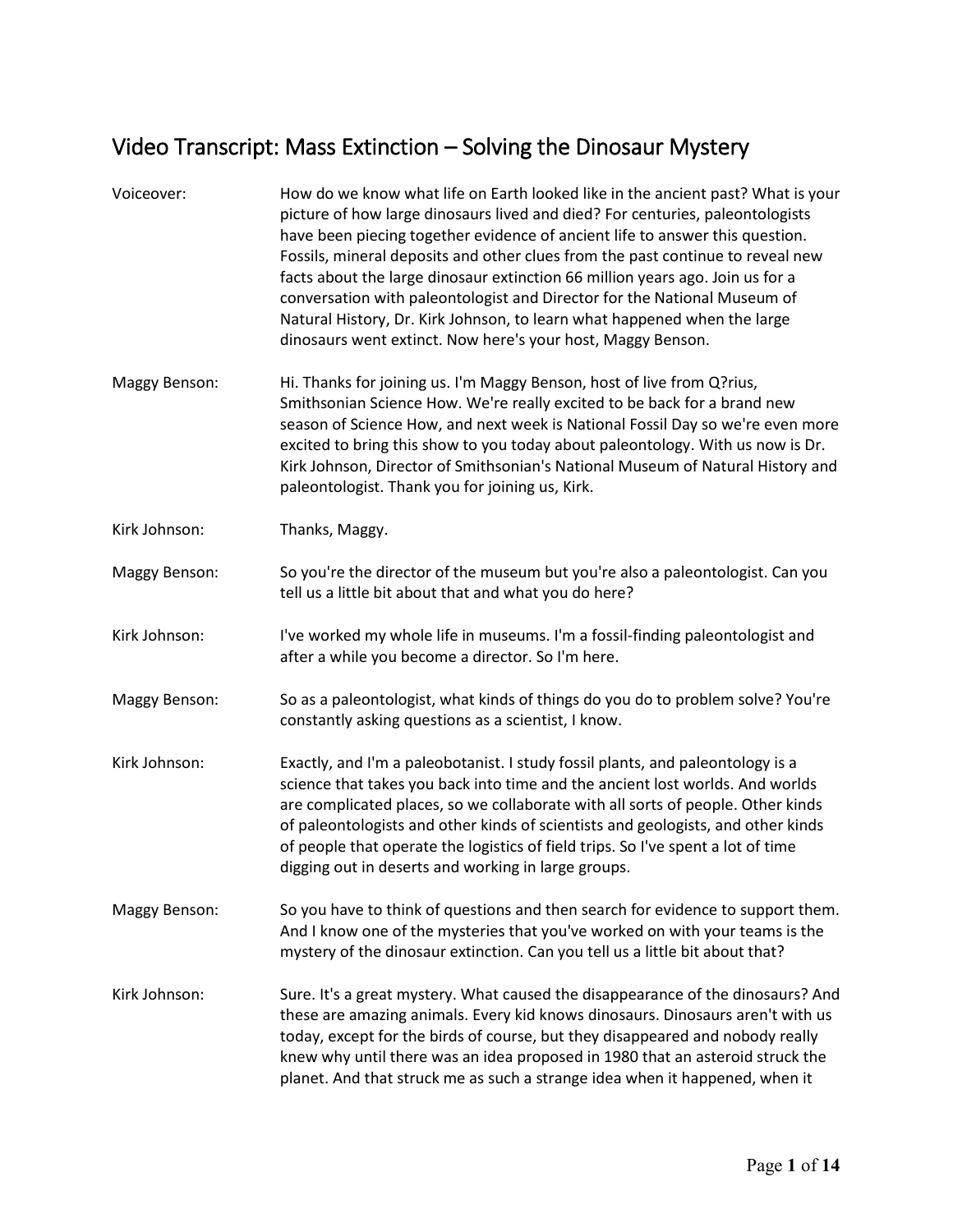|               | was proposed, that I said I ought to check into this and see if I can figure out<br>some scientific ways to test this idea.                                                                                                                                                                                                                                                                                                                                                                                                      |
|---------------|----------------------------------------------------------------------------------------------------------------------------------------------------------------------------------------------------------------------------------------------------------------------------------------------------------------------------------------------------------------------------------------------------------------------------------------------------------------------------------------------------------------------------------|
| Maggy Benson: | Interesting. So when you said the large dinosaurs went extinct, we're talking<br>about some of these dinosaurs that are here on the table with us today.                                                                                                                                                                                                                                                                                                                                                                         |
| Kirk Johnson: | Oh, yeah. We've got the great big duck-billed Edmontosaurus, and here's the<br>skull of a little baby Triceratops. Here's the tooth of the biggest meat-eater of all<br>times, Tyrannosaurus rex. That's just one tooth.                                                                                                                                                                                                                                                                                                         |
| Maggy Benson: | That's huge.                                                                                                                                                                                                                                                                                                                                                                                                                                                                                                                     |
| Kirk Johnson: | Yeah.                                                                                                                                                                                                                                                                                                                                                                                                                                                                                                                            |
| Maggy Benson: | It's the size of a banana.                                                                                                                                                                                                                                                                                                                                                                                                                                                                                                       |
| Kirk Johnson: | And a little bit more dangerous than a banana.                                                                                                                                                                                                                                                                                                                                                                                                                                                                                   |
| Maggy Benson: | So these look like some marine fossils. Did some marine animals go extinct as<br>well?                                                                                                                                                                                                                                                                                                                                                                                                                                           |
| Kirk Johnson: | That was kind of the interesting thing, was it wasn't just the dinosaurs on land<br>but it seemed we lost the marine lizards, things like mosasaurs and plesiosaurs.<br>But also these beautiful coiled shelled animals called ammonites, and here's one<br>from the Dakotas. An animal who would have had an octopus or squid like<br>animal coming out of the end. And these guys went extinct as well. So<br>something happened that knocked off the big animals on land and a lot of the<br>big stuff in the oceans as well. |
| Maggy Benson: | Interesting. So I think this is a great time to ask our viewers what they think<br>caused the extinction of the great dinosaurs. What do you say?                                                                                                                                                                                                                                                                                                                                                                                |
| Kirk Johnson: | Let's give it a shot.                                                                                                                                                                                                                                                                                                                                                                                                                                                                                                            |
| Maggy Benson: | All right, so this is your turn to tell us what you think. What caused the<br>extinction of the large dinosaurs? Was it huge lava flows, sea level changes,<br>asteroid hitting Earth or diseases? Take a moment to think about it and put your<br>answer in the window that appears to the right of your video screen. This is the<br>same location that you can enter questions for Doctor Kirk Johnson to answer<br>during our live program today.                                                                            |
| Maggy Benson: | So, Kirk, the results are coming in and so far we're at 83 percent of our viewers<br>think it's an asteroid impact. What do you think?                                                                                                                                                                                                                                                                                                                                                                                           |
| Kirk Johnson: | Well, we didn't give 'em many other alternatives also, so that's one thing. When<br>the idea came up, people thought, boy, an asteroid's pretty strange. Imagine an<br>asteroid striking from outer space. And at the time, we didn't even realize that                                                                                                                                                                                                                                                                          |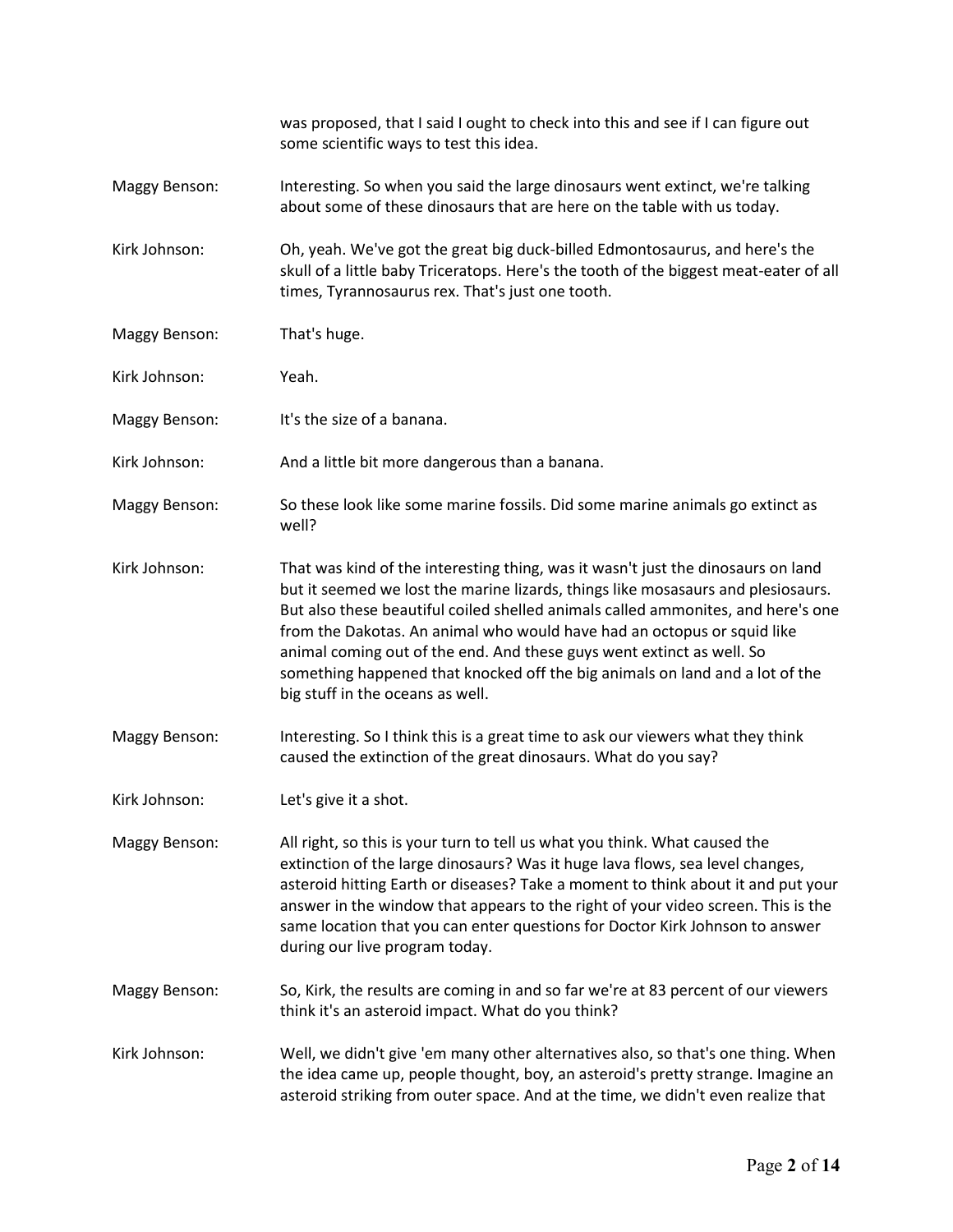big asteroids did hit the Earth. We thought that somehow our atmosphere ate them up. So there are other ideas as well. There are ideas that maybe a volcanic eruption, a really big one, could cause an extinction.

- Maggy Benson: Why would they think a volcanic eruption?
- Kirk Johnson: Well, you know there are some really big volcanic eruptions that have happened in the past. And when volcanoes erupt, they lay out this hot liquid rock that hardens and becomes lava. So there are certain places in the world like western India where there are huge deposits of lava that are more or less the same age as the extinction of the dinosaurs. So you have this great big huge lava flow about the time dinosaurs disappeared. Some people thought that was a pretty good idea for why dinosaurs might have gone extinct as well.
- Maggy Benson: So what evidence did you find that showed that it may not have been volcanoes?
- Kirk Johnson: So the original idea was that in 1980 there was a discovery of a thin little layer of clay that contained high levels of this metal called iridium. It's related to platinum, which is related to some of the heavier, more precious metals. And iridium is quite common in asteroids and meteorites. It's quite common in the center of the earth, but it's rare on the surface of the earth. So to find iridium at the surface suggested maybe an explosion of an asteroid blew iridium dust around the world.
- Maggy Benson: And so would that be enough to be able to say that it was an asteroid impact, or did you have to find more evidence?
- Kirk Johnson: It was it a good idea but it wasn't unique to asteroids. It turns out that you can get some iridium out of volcanic eruptions. So there were two groups arguing back and forth for asteroid, volcano. But then there was the discovery of these little tiny grains of quartz and other minerals that had their crystalline core quite shattered and skewed. And these are called shocked mineral grains. And those grains are not found in volcanoes, but they are found in asteroid impact sites and in nuclear test sites.
- Maggy Benson: So you have this shocked quartz and you have the iridium found together in this location. Is that enough to be able to say an asteroid impact caused it?
- Kirk Johnson: It starts to get to be pretty good. I can remember back in 1988 when we realized the shocked quartz was part of the picture, and a lot of the scientific community said, okay, that for us is good enough. It's not the volcano, it's the asteroid.
- Maggy Benson: So did you find this in one location or did you find these two things together, the iridium and the shocked quartz, in other places around the globe?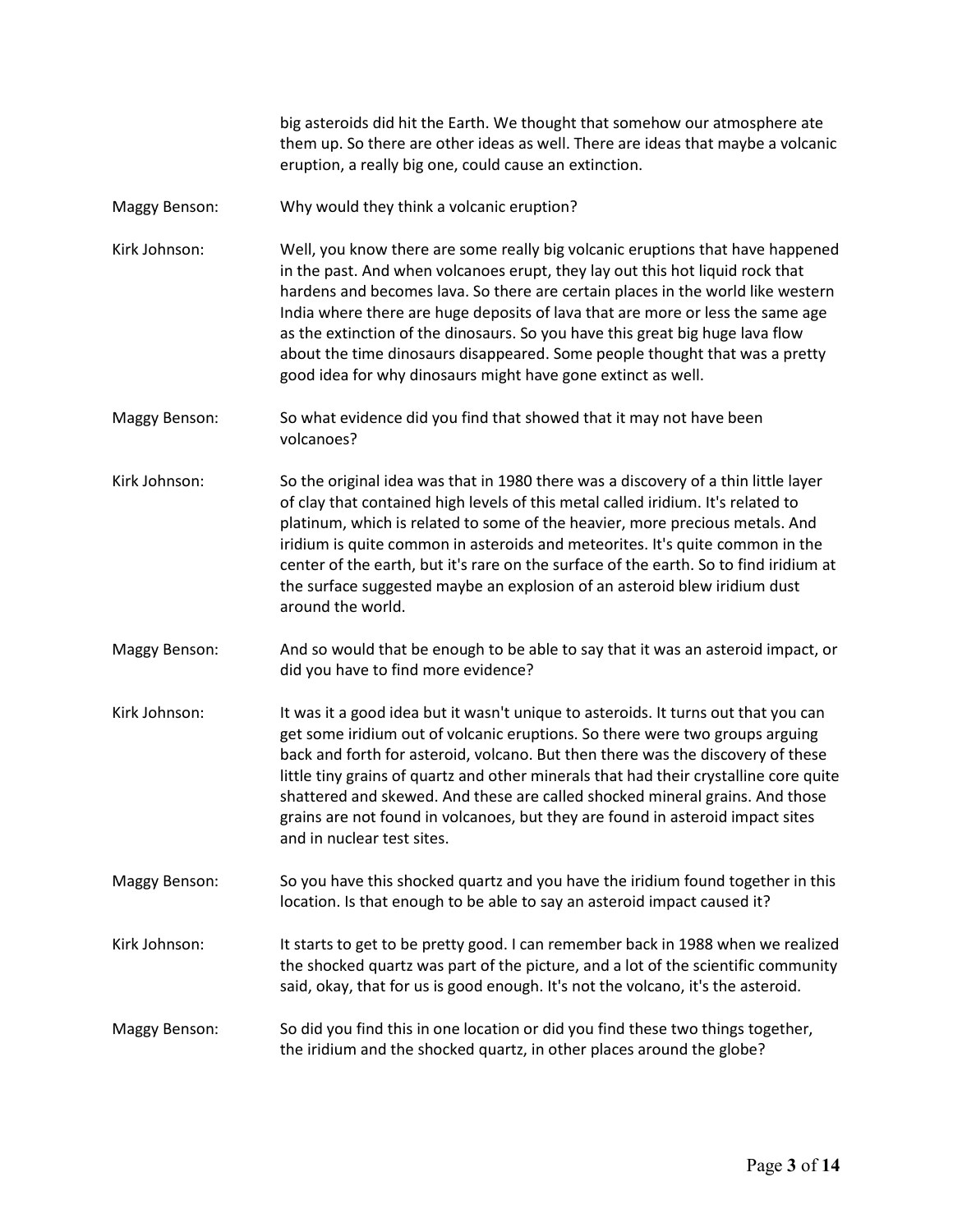| Kirk Johnson: | So initially just a few spots. But that was what we call a testable hypothesis. We<br>could go out and look at the layers of rock that were above the last dinosaurs<br>and search to find those layers. And I did that immediately 'cause I had been<br>looking at those age rocks for fossils for other reasons. I said, "I can actually test<br>this idea and I'll go out and look for this layer." And first season out I found it. It<br>was amazing. I actually found the layer, I shipped it off for analysis and it came<br>back with high iridium and high shocked quartz. Right where I was looking. I was<br>like "that's pretty interesting" because I wasn't convinced, and I went out<br>independently and tested that hypothesis. |
|---------------|--------------------------------------------------------------------------------------------------------------------------------------------------------------------------------------------------------------------------------------------------------------------------------------------------------------------------------------------------------------------------------------------------------------------------------------------------------------------------------------------------------------------------------------------------------------------------------------------------------------------------------------------------------------------------------------------------------------------------------------------------|
| Maggy Benson: | And you came back with an actual piece that had that evidence right there<br>inside it?                                                                                                                                                                                                                                                                                                                                                                                                                                                                                                                                                                                                                                                          |
| Kirk Johnson: | And I've got a chunk right here. And this layer, it looks like almost nothing,<br>right? It's just a little lump of rock. It's about as thick as my finger. But take a<br>look really closely, and if you look closely you can see, about the size of little<br>ballpoint pen tips, are little round balls.                                                                                                                                                                                                                                                                                                                                                                                                                                      |
| Maggy Benson: | Absolutely. I can see them.                                                                                                                                                                                                                                                                                                                                                                                                                                                                                                                                                                                                                                                                                                                      |
| Kirk Johnson: | And those things are what are left from droplets of melted target rock that was<br>sprayed across the world. And so imagine this. The asteroid strikes. It strikes in<br>Mexico and it blows molten rock up into the sky, which as it flies through the air<br>cools into little balls, little glass balls, that rain down on the landscape<br>thousands of miles away.                                                                                                                                                                                                                                                                                                                                                                          |
| Maggy Benson: | Thousands of miles away?                                                                                                                                                                                                                                                                                                                                                                                                                                                                                                                                                                                                                                                                                                                         |
| Kirk Johnson: | This rock was found in North Dakota. So these are little glass balls that were<br>blown from Mexico to North Dakota on one day 66 million years ago.                                                                                                                                                                                                                                                                                                                                                                                                                                                                                                                                                                                             |
| Maggy Benson: | That's incredible. So this layer is actually representative of this moment in time<br>when this asteroid impacted Earth. And you can find this all over the world?                                                                                                                                                                                                                                                                                                                                                                                                                                                                                                                                                                               |
| Kirk Johnson: | Exactly. So if you are below this layer, you're in the time of dinosaurs and you<br>can collect fossils and rebuild their world. But if you're above the layer, you're<br>after the time of dinosaurs and you can see what happened after the extinction.                                                                                                                                                                                                                                                                                                                                                                                                                                                                                        |
| Maggy Benson: | So my question is how did everybody, how did the scientific community, land on<br>the asteroid impact hypothesis? What was the smoking gun?                                                                                                                                                                                                                                                                                                                                                                                                                                                                                                                                                                                                      |
| Kirk Johnson: | Well, the idea was based when researchers actually found this layer of iridium<br>and they proposed the idea. And then that's the way science works, is<br>everybody tries to disprove it. We were like that can't be possibly true, and we<br>went out to try to disprove it. And in the act of disproving it, we found more<br>evidence for it. So once we started doing that I was like, "Wow, this actually<br>might be true. There might actually be evidence." But we would like to find, to                                                                                                                                                                                                                                               |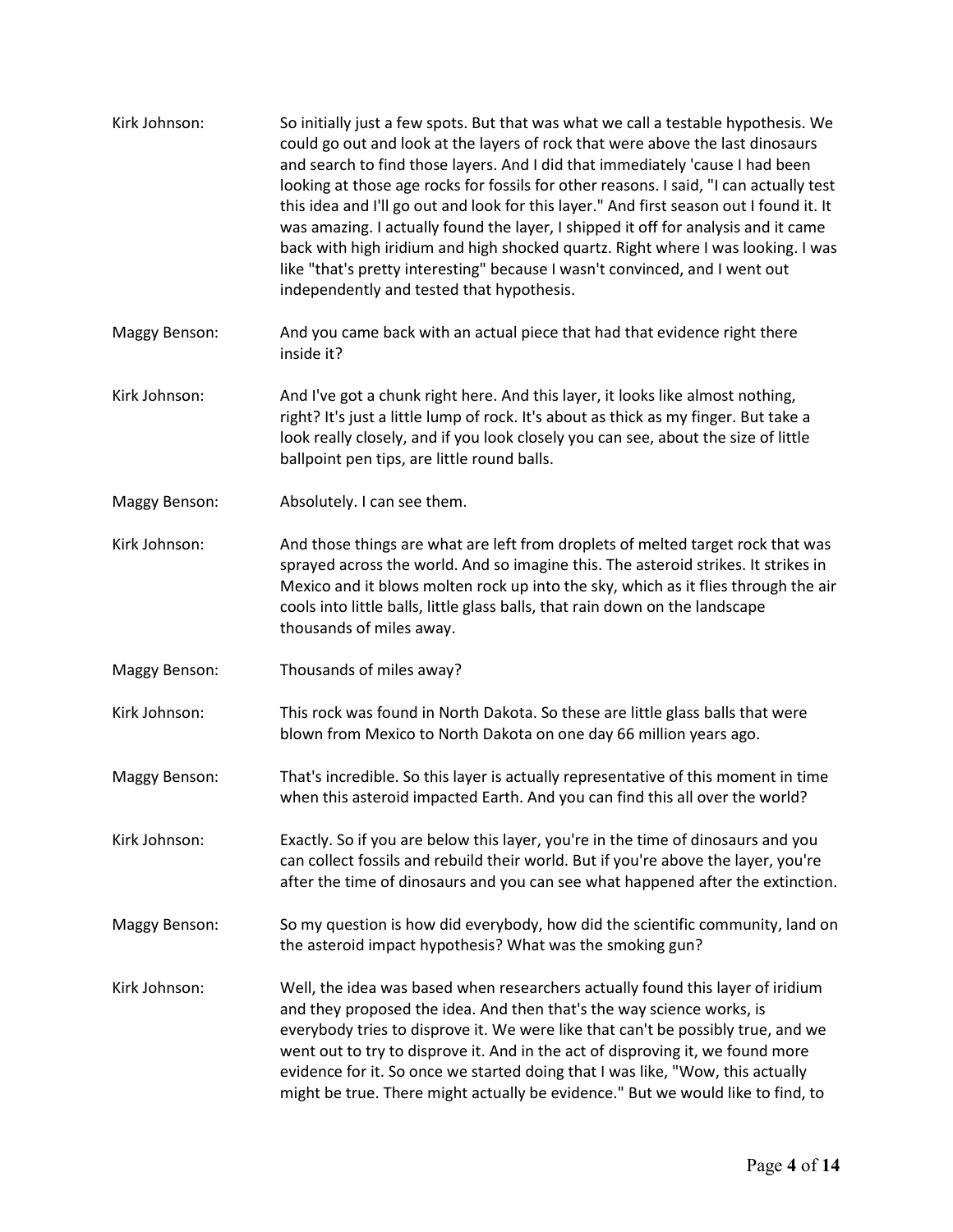be sure, the actual crater. Because we had found the evidence of the debris that was blown out of the crater, but we hadn't actually found the crater itself.

Maggy Benson: So did you ever find the crater?

Kirk Johnson: It came after a decade of search. And people were looking for it, and remember there's lots of places where you can hide a crater. It could be at the bottom of the ocean, it could be in an area where there's lots of vegetation and you don't see it. But it turns out that one very persistent scientist found the crater in Mexico.

- Maggy Benson: Wow. That's probably huge.
- Kirk Johnson: It's a vast crater. It's 120 miles wide.
- Maggy Benson: Wow.
- Kirk Johnson: And it's filled in, so you can't really see much of the surface now. But if you use various tools that are used for searching for oil and project sound beams down into the ground, you can actually see this great big round crater that's over 120 miles wide.
- Maggy Benson: Wow, that's huge. So with all the evidence of the iridium, the shocked quartz and this crater, then it has to be an asteroid.
- Kirk Johnson: Well, at least we know an asteroid hit and we know it hit when the dinosaurs went extinct. Remember, those volcanoes are still erupting over in India too. So did the asteroid cause the extinction of the dinosaurs is still a pretty interesting question.
- Maggy Benson: So I understand that you do a lot of work in the Hell Creek Formation in North Dakota. Why is that a good location to study this question?
- Kirk Johnson: Well, if you actually want to study a question like what happened to the dinosaurs, you have to find a place today that has fossils from that time exposed at the surface. And you want a place where there's not too much modern vegetation, because you want to be able to look at the rock and find the fossils. And North Dakota, Montana, South Dakota have lots of beautiful places called badlands, which are rounded hills of muddy rock where there's not much vegetation growing. And you can walk around and just pick up little fossil bones, and dig in and find little fossils.
- Maggy Benson: And they're exposed?
- Kirk Johnson: Oh, yeah. You're walking along, you'll find something like this in the ground. And what this is is a dinosaur toe.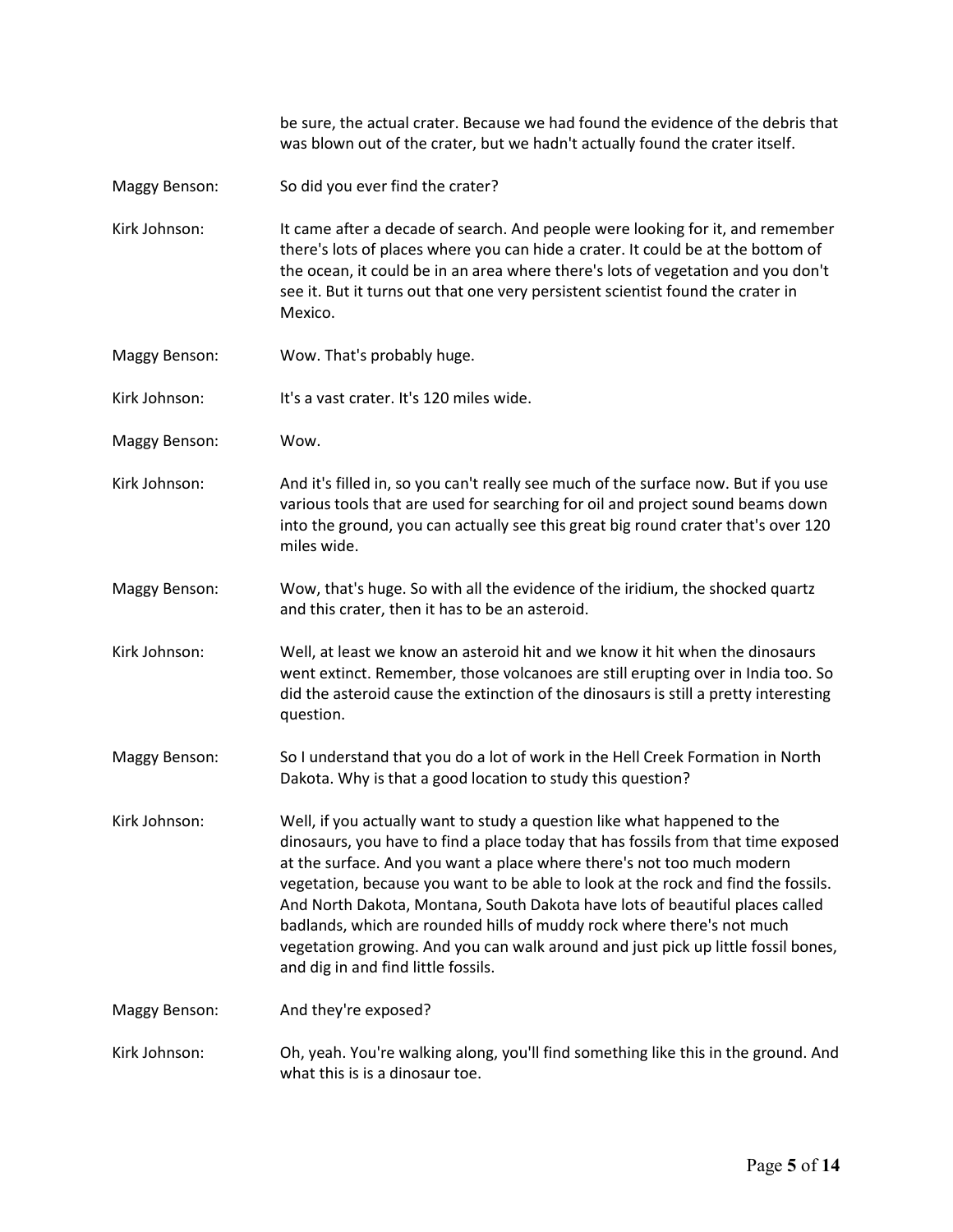| Maggy Benson: | That's just a toe right there.                                                                                                                                                                                                                                                                                                                                                                                                                                                                                                                                          |
|---------------|-------------------------------------------------------------------------------------------------------------------------------------------------------------------------------------------------------------------------------------------------------------------------------------------------------------------------------------------------------------------------------------------------------------------------------------------------------------------------------------------------------------------------------------------------------------------------|
| Kirk Johnson: | It's just a toe.                                                                                                                                                                                                                                                                                                                                                                                                                                                                                                                                                        |
| Maggy Benson: | And it may have been laying out on the sand.                                                                                                                                                                                                                                                                                                                                                                                                                                                                                                                            |
| Kirk Johnson: | Wouldn't it be cool to walk along and find a toe?                                                                                                                                                                                                                                                                                                                                                                                                                                                                                                                       |
| Maggy Benson: | It would be very cool, yes.                                                                                                                                                                                                                                                                                                                                                                                                                                                                                                                                             |
| Kirk Johnson: | And the way you do that is you go to a place where the rocks are the right age,<br>there's not a lot of vegetation, and you just start looking. And you'd be amazed<br>what you find.                                                                                                                                                                                                                                                                                                                                                                                   |
| Maggy Benson: | Very cool. So do you have time to answer a question?                                                                                                                                                                                                                                                                                                                                                                                                                                                                                                                    |
| Kirk Johnson: | Of course.                                                                                                                                                                                                                                                                                                                                                                                                                                                                                                                                                              |
| Maggy Benson: | All right. This one comes from Jack from L.A. Jack wants to know how could an<br>asteroid make things all over the world go extinct?                                                                                                                                                                                                                                                                                                                                                                                                                                    |
| Kirk Johnson: | Jack, that's a really good question because you know the question is how big<br>was the asteroid? And remember, 200 years ago there was a giant meteor that<br>came into Russia. It was about the size of a bus, and it blew up and it blew out a<br>bunch of windows. But it didn't even kill that many things. And the question is<br>how big would an asteroid have to be that it actually would be a problem? And<br>it looks like the one at the end of the Cretaceous was six miles in diameter, and<br>it was moving about 20 times the speed of a rifle bullet. |
| Kirk Johnson: | So when it hit it made a big, big explosion. It made a huge hole, caused gigantic<br>earthquakes, huge tsunamis. The explosion blasted heated gas. Chunks of the<br>stuff that was blown out of the crater blew up into low earth orbit and rained<br>back through the earth's atmosphere and heated up on the way in, creating a<br>broiler oven in the sky which lit forest fires. And you had dust that blocked the<br>sunlight out for four months.                                                                                                                 |
| Kirk Johnson: | And those are a lot of different killing mechanisms. Like you wouldn't really<br>want to be there the day that thing hit because if you were within 2,000 miles of<br>it you'd be incinerated and exploded. But even on the other side of the planet, it<br>would still be dark, you'd still have forest fires, you'd still have a lot of problems<br>that would make it very difficult to stay alive.                                                                                                                                                                  |
| Maggy Benson: | It was a bad day on Earth.                                                                                                                                                                                                                                                                                                                                                                                                                                                                                                                                              |
| Kirk Johnson: | A very bad day. Maybe the worst day on Earth that we know about, actually.                                                                                                                                                                                                                                                                                                                                                                                                                                                                                              |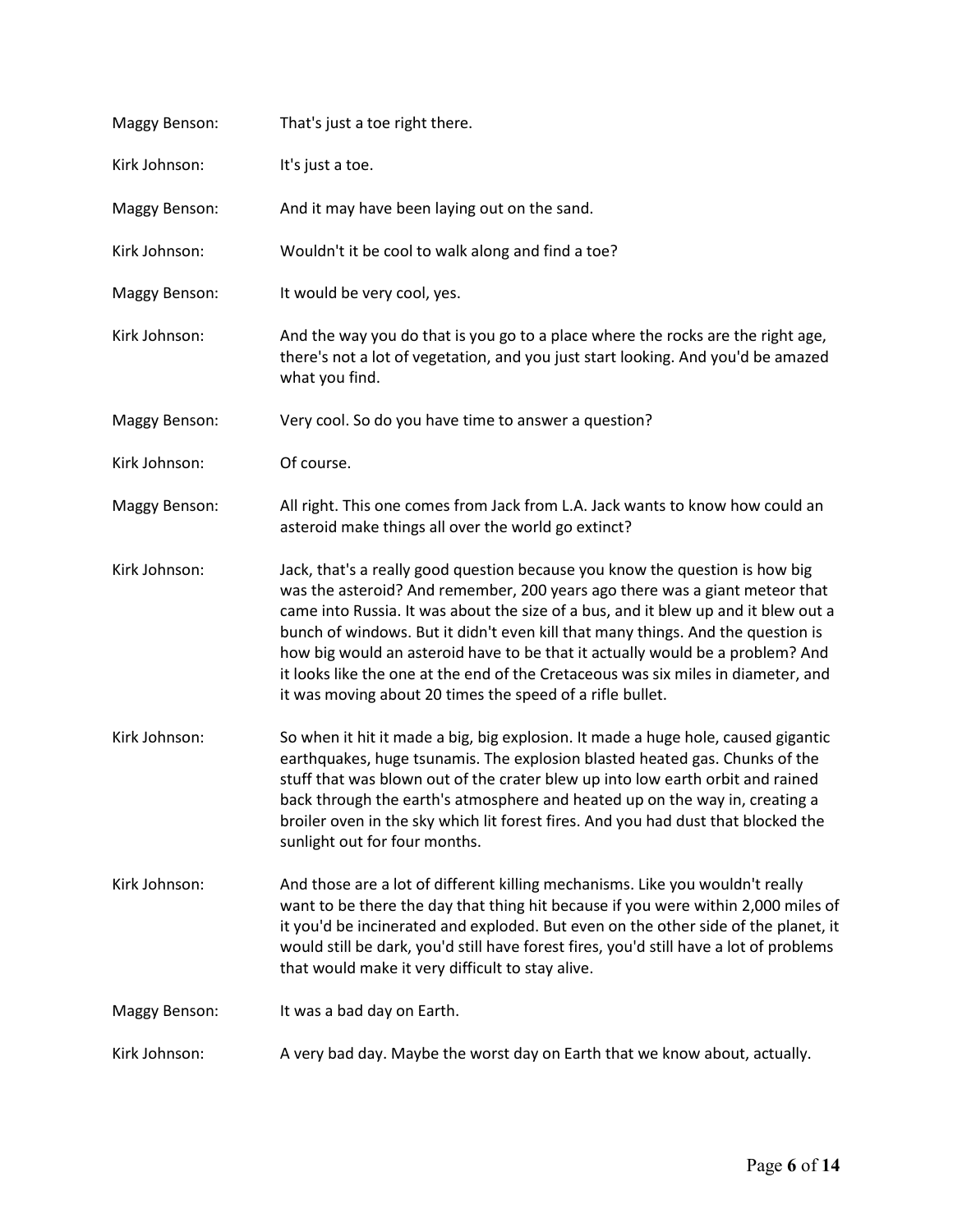| Maggy Benson: | So we have another question that is kind of pertaining to this, so we can do it<br>quickly. How do you know how the crater in Mexico is the one that caused the<br>dinosaur extinction? Simply by dating, or is there other evidence?                                                                                                                                                                                                                                                                                                                                                                                                                                                                                                                                                                                |
|---------------|----------------------------------------------------------------------------------------------------------------------------------------------------------------------------------------------------------------------------------------------------------------------------------------------------------------------------------------------------------------------------------------------------------------------------------------------------------------------------------------------------------------------------------------------------------------------------------------------------------------------------------------------------------------------------------------------------------------------------------------------------------------------------------------------------------------------|
| Kirk Johnson: | Excellent question. So the way the guy found the crater was he looked where<br>the largest beads of glass that were blown out of the crater were located. He<br>made a map of where those beads were and he plotted the map. He said, "Well,<br>somewhere in the Gulf of Mexico ought to be the crater." When he found the<br>crater, then it was a matter of dating the melted rock in the crater and getting a<br>date from uranium lead, which is a type of radiometric dating, of the actual<br>crater, which is about 66 million years old, and dating it with the ejecta layer. He<br>had the same age of the debris and the crater. Basically fingerprinting. And one<br>further thing happened. They actually had pieces of the bedrock from the crater<br>they found at the K-T boundary layer in Colorado. |
| Maggy Benson: | Wow, that's incredible.                                                                                                                                                                                                                                                                                                                                                                                                                                                                                                                                                                                                                                                                                                                                                                                              |
| Kirk Johnson: | So we actually had a fingerprint right back to the target rock.                                                                                                                                                                                                                                                                                                                                                                                                                                                                                                                                                                                                                                                                                                                                                      |
| Maggy Benson: | And you need special lab tests to be able to do that?                                                                                                                                                                                                                                                                                                                                                                                                                                                                                                                                                                                                                                                                                                                                                                |
| Kirk Johnson: | Oh, yeah. This is the whole point about having lots of different scientists<br>working, is that in the K-T boundary the study of this extinction was the first real<br>time that paleontologists realized that they were studying ancient worlds. They<br>needed all the scientists to be working in the world, so physicists and chemists<br>and geophysicists. All sorts of scientists worked together on this problem to<br>solve this very complex equation.                                                                                                                                                                                                                                                                                                                                                     |
| Maggy Benson: | So we've talked a little bit about the dinosaur extinction but, I mean, I'm a<br>vegetarian. I eat a lot of vegetables. What happened to the plants?                                                                                                                                                                                                                                                                                                                                                                                                                                                                                                                                                                                                                                                                 |
| Kirk Johnson: | Well, I happen to be a paleobotanist and I study fossil plants. And so my idea<br>was if you really want to understand what happened to the world when an<br>asteroid hit, you should study the plants, not the animals. Because plants are<br>really common. You just think about it. Go for a walk in the woods and what do<br>you see?                                                                                                                                                                                                                                                                                                                                                                                                                                                                            |
| Maggy Benson: | Plants.                                                                                                                                                                                                                                                                                                                                                                                                                                                                                                                                                                                                                                                                                                                                                                                                              |
| Kirk Johnson: | Plants. They're everywhere.                                                                                                                                                                                                                                                                                                                                                                                                                                                                                                                                                                                                                                                                                                                                                                                          |
| Maggy Benson: | Trees, shrubs.                                                                                                                                                                                                                                                                                                                                                                                                                                                                                                                                                                                                                                                                                                                                                                                                       |
| Kirk Johnson: | I once cut a tree down and counted the number of leaves on it just to see how<br>many there were.                                                                                                                                                                                                                                                                                                                                                                                                                                                                                                                                                                                                                                                                                                                    |
| Maggy Benson: | How long did that take?                                                                                                                                                                                                                                                                                                                                                                                                                                                                                                                                                                                                                                                                                                                                                                                              |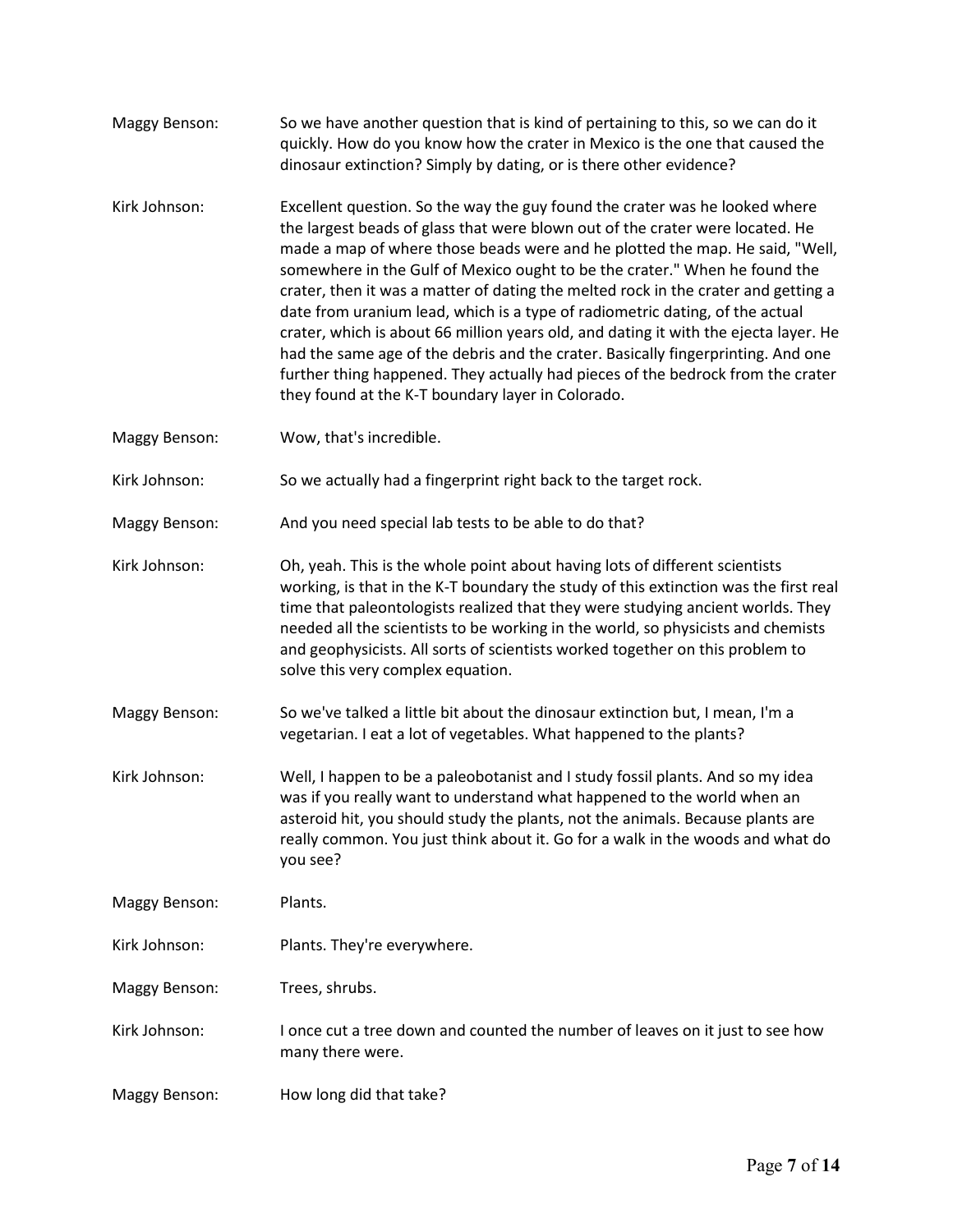| Kirk Johnson:        | It took me 16 hours with one friend.                                                                                                                                                                                                                                                                                                                                                                                                                                                                                                            |
|----------------------|-------------------------------------------------------------------------------------------------------------------------------------------------------------------------------------------------------------------------------------------------------------------------------------------------------------------------------------------------------------------------------------------------------------------------------------------------------------------------------------------------------------------------------------------------|
| <b>Maggy Benson:</b> | That's a very good friend.                                                                                                                                                                                                                                                                                                                                                                                                                                                                                                                      |
| Kirk Johnson:        | And we got 99,284 leaves. And what you realize is that leaves are pretty great as<br>potential fossils. You take a leaf that falls off a tree like this, and this leaf falls<br>into the sand in a river. It gets buried. The sand eventually gets buried even<br>deeper, turns into sandstone. The leaf rots away and when you hit this rock with<br>a hammer, there's a weakness in the rock the shape of the leaf. And it pops right<br>open where the leaf was.                                                                             |
| Maggy Benson:        | Does that mean you get two fossils?                                                                                                                                                                                                                                                                                                                                                                                                                                                                                                             |
| Kirk Johnson:        | Exactly. The part and the counterpart, or the front and the back. Or two for the<br>price of one.                                                                                                                                                                                                                                                                                                                                                                                                                                               |
| Maggy Benson:        | Wonderful.                                                                                                                                                                                                                                                                                                                                                                                                                                                                                                                                      |
| Kirk Johnson:        | Isn't that amazing? It's just a beautiful leaf that's 66 million years old. This is a<br>leaf of a tree that was growing around Tyrannosaurus rex and Triceratops.                                                                                                                                                                                                                                                                                                                                                                              |
| Maggy Benson:        | So we're looking at a leaf right now, but there are a lot of other parts to plants. I<br>mean, there are stems, there's pollen. I mean, what else can you look at to help<br>you be able to piece this together?                                                                                                                                                                                                                                                                                                                                |
| Kirk Johnson:        | Yeah, if you think about it, I mean, you get the fossilized trunks that tell you how<br>big the forest was, how tall the trees were. But pollen, pollen grains are<br>amazing. They're like one tenth or one hundredth of a millimeter in diameter.<br>And a little tiny chip of mud, if you dissolve it in acid you can get 10,000 pollen<br>grains. And you can look at them and say, well, that one is from this kind of tree<br>and that one was from a different kind of tree. You can literally rebuild the<br>forest from a chip of mud. |
| <b>Maggy Benson:</b> | That's incredible. So are you looking at all of these plants before this K-T<br>boundary, so when these dinosaurs roamed the earth, to be able to piece<br>together what these ecosystems looked like?                                                                                                                                                                                                                                                                                                                                          |
| Kirk Johnson:        | That's just it. We'll dig a hole in the ground, we'll find five or six hundred leaves.<br>We'll reconstruct the world on that spot and that time. We'll go up the hill and<br>get closer to the K-T boundary, do it again. Go up, get closer, and we basically<br>look at how the forest changed up to and across the K-T boundary. Or before<br>and after.                                                                                                                                                                                     |
| Maggy Benson:        | The dinosaur extinction.                                                                                                                                                                                                                                                                                                                                                                                                                                                                                                                        |
| Kirk Johnson:        | Exactly.                                                                                                                                                                                                                                                                                                                                                                                                                                                                                                                                        |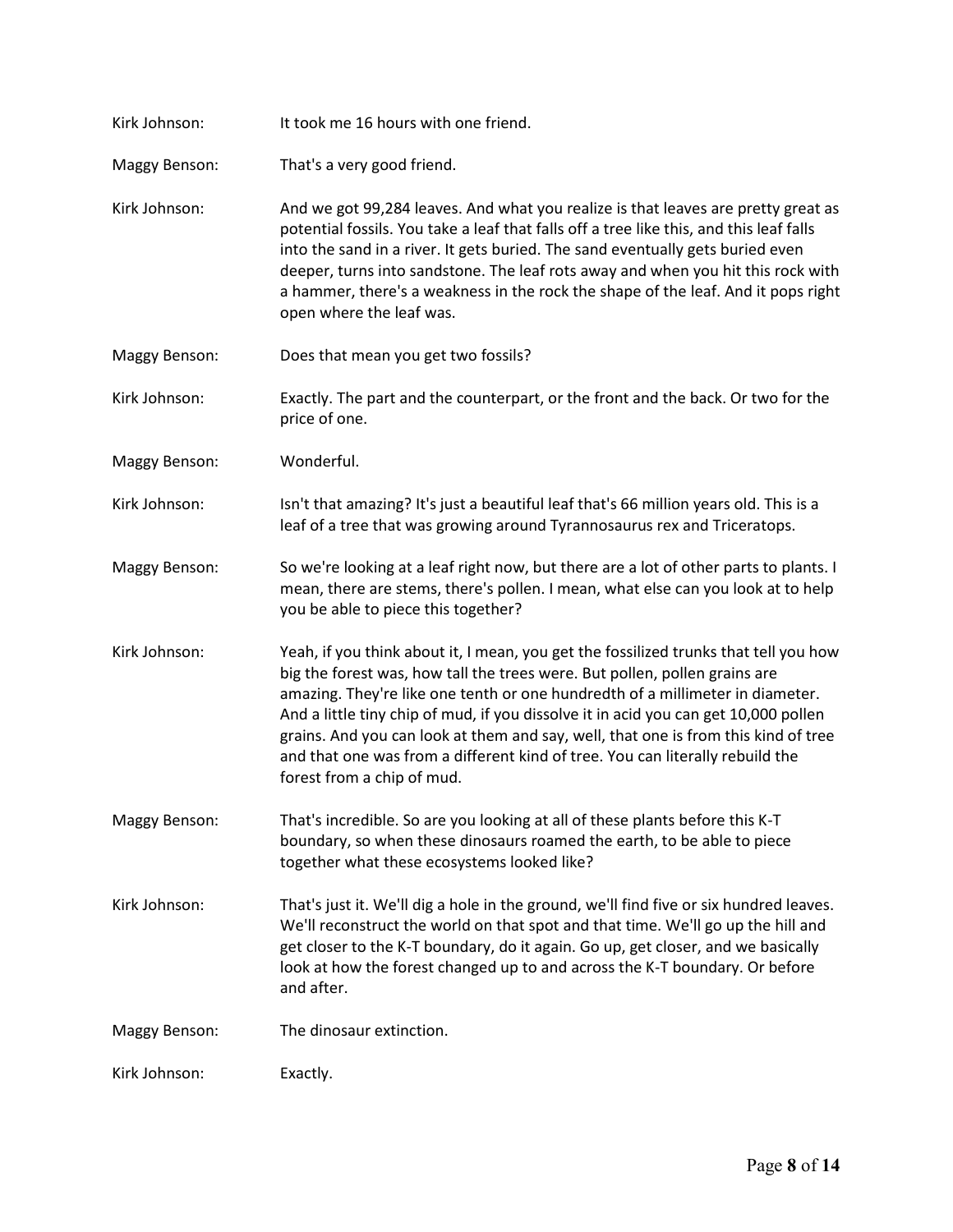Maggy Benson: So we've looked at some plant fossils here. We're looking at some animal fossils. I would love to know which fossils are most helpful in recreating these ancient ecosystems. Kirk Johnson: Maybe we should ask the people that are watching in right now. Maggy Benson: I think that's a great idea. Kirk Johnson: Fire it up. Maggy Benson: All right. So we have another poll available to you on the screen. Tell us which fossils are useful for recreating what an ecosystem looked like. Insects, small mammals, plants, reptiles or all of the above. Take a moment to think about it and put your answer in the window located to the right of your video screen. Maggy Benson: Kirk, I think we have some very smart students out there. Kirk Johnson: What did we get? Maggy Benson: All of the above is the most popular answer by far. Kirk Johnson: And I would have picked that one too. Even though I lean towards plants, it really wants to be an analysis of everything. You want to know the whole world, look at the whole world. Maggy Benson: So plants are just the perfect specimen to look at to be able to understand the forest, but you really need all of these other animal fossils to be able to recreate that whole ecosystem. Kirk Johnson: Right. And one of the things that was kind of fun is that I used to think that these fossil leaves, that had holes in them, weren't very good fossils. Until I realized that these holes were made by insects when the plant was alive and growing. And that the fossil leaf actually even contains information about which insects were feeding on it. And we can even look at insects before and after the dinosaur extinction, and ask the question what happened to the insects? So the leaves give you more than just the story of what the forest had laid. It tells you about other animals that lived in the forest. Maggy Benson: Well, that's even interesting that you say before you didn't know that it was insect damage. So are the depictions of these ancient landscapes actually evolving with the more knowledge that scientists obtain and the more evidence that's found? Kirk Johnson: Oh, yeah. I mean, one of the things we know for a fact is that people love dinosaurs so much that when they make paintings of dinosaurs or movies of dinosaurs, they don't care about anything else. Think about Jurassic Park. They put a whole bunch of dinosaurs in Hawaii. Jurassic Park was in Hawaii. Well,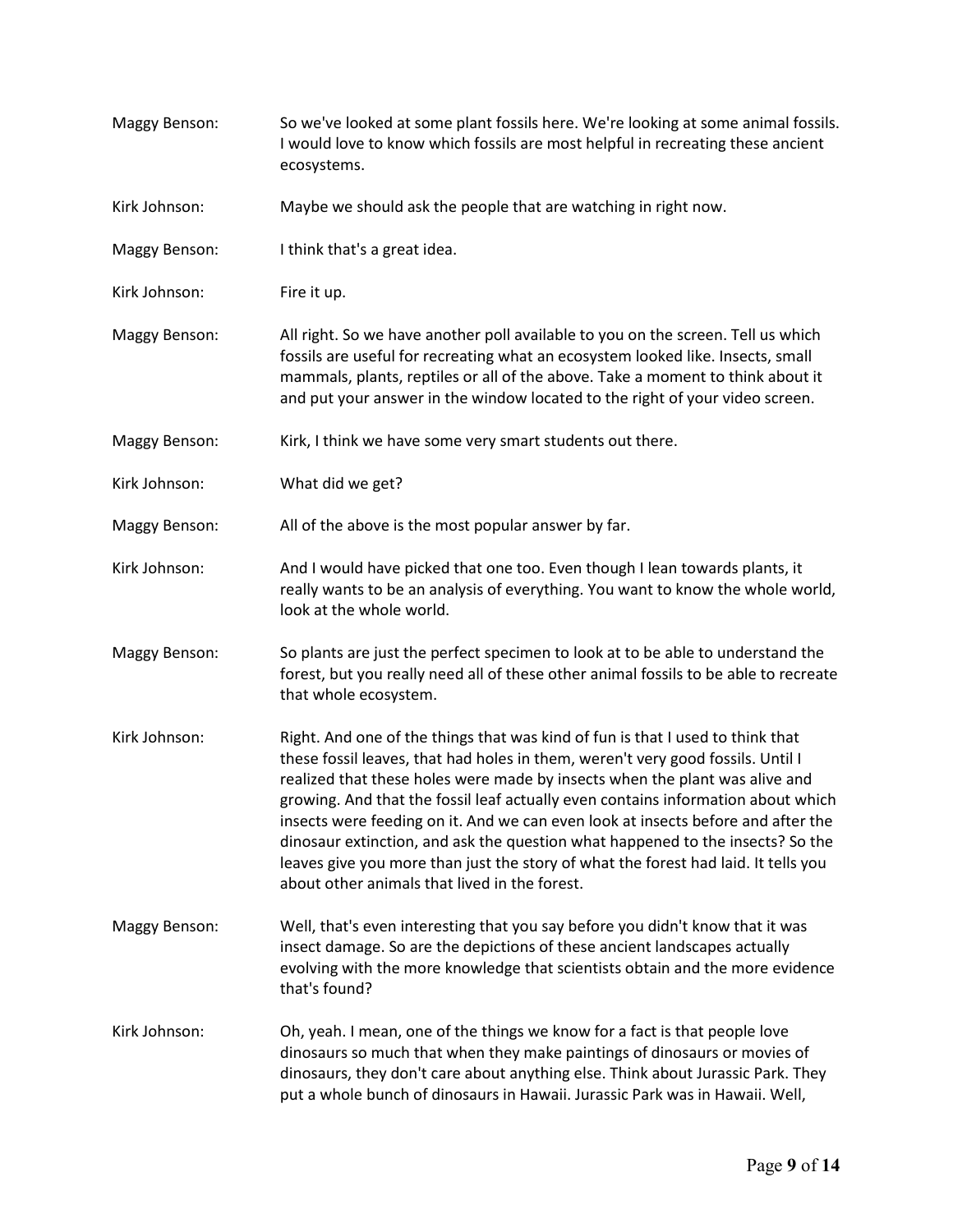|                      | Hawaii is today. It's not 66 million years ago. And if you look at most dinosaur<br>paintings, you'll find that they have lots and lots and lots of dinosaurs, and not a<br>whole lot of anything else. It's not uncommon in a dinosaur painting to see just<br>a dinosaur standing out there in a flat field with nothing in it.                                                                                                               |
|----------------------|-------------------------------------------------------------------------------------------------------------------------------------------------------------------------------------------------------------------------------------------------------------------------------------------------------------------------------------------------------------------------------------------------------------------------------------------------|
| Maggy Benson:        | So somebody wanted to draw a Tyrannosaurus rex, not the trees that it lived<br>amongst.                                                                                                                                                                                                                                                                                                                                                         |
| Kirk Johnson:        | People love Tyrannosaurus rex. I get that. But I like the world that<br>Tyrannosaurus rex lived in. And you look at this image that we're showing you<br>right now, you can see there's a big, beautiful dinosaur right in the middle. And<br>then he's standing in a big field of dirt. I think the world was more interesting<br>than that big field of dirt.                                                                                 |
| <b>Maggy Benson:</b> | So what are you and your colleagues doing to be able to help people like me,<br>and like the visitors here at the Smithsonian, to better understand what those<br>landscapes of the dinosaurs looked like?                                                                                                                                                                                                                                      |
| Kirk Johnson:        | Well, we get scientists working with artists. Because we can collect the data. We<br>know what the trees looked like by all the leaves and the trunks, the pollen<br>grains. We know what animals were there 'cause of all the bones. We know<br>what insects were there. So we can take all those pieces and put them back<br>together again, and create a picture of what it looked like. And we'll work with<br>artists to paint that image. |
| <b>Maggy Benson:</b> | It sounds like the artist is just as important as the scientist.                                                                                                                                                                                                                                                                                                                                                                                |
| Kirk Johnson:        | Absolutely. I mean, art and science in my mind are pretty close endeavors. They<br>both involve curiosity and creativity.                                                                                                                                                                                                                                                                                                                       |
| <b>Maggy Benson:</b> | So, there's an artist here at the Smithsonian that's been putting together a<br>wonderful mural of your location, actually, in North Dakota. Can you tell us<br>about that?                                                                                                                                                                                                                                                                     |
| Kirk Johnson:        | Yeah, so we've been working with Mary Parrish. And the whole team was<br>working with her. We took the team out to North Dakota, we collected the<br>fossils, we brought them all back and we started to rebuild the world of North<br>Dakota before the asteroid strike. And it's pretty cool. Here's the image. You can<br>see it's got a lot of different things going on. There's a little stream and some<br>floating aquatic plants.      |
| <b>Maggy Benson:</b> | This is very exciting. I feel like I'm looking in a window to the past, 66 million<br>years ago.                                                                                                                                                                                                                                                                                                                                                |
| Kirk Johnson:        | Well, you are. And everything in that painting is based on a real fossil. That's the<br>cool thing about it.                                                                                                                                                                                                                                                                                                                                    |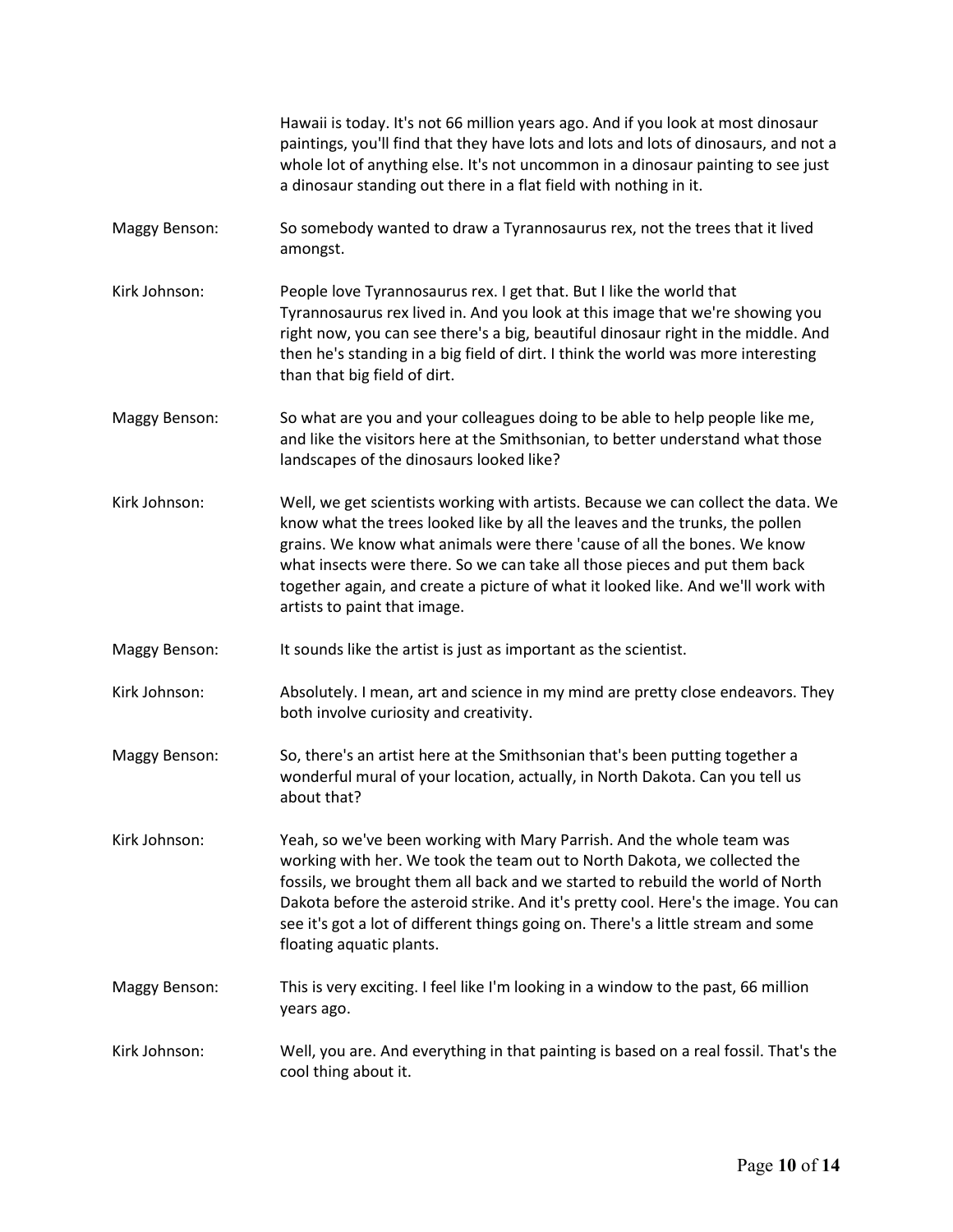Maggy Benson: So I saw a lot of dinosaurs. Were there that many dinosaurs around when I just would look out my window, or what's the story? Kirk Johnson: See, if you go for a walk in the woods, chances are that you might see a chipmunk or a bird or something like that. But you don't usually see a cougar fighting a bear next to a giant elephant, and a moose nearby. Animals are sort of everywhere and they walk by. So this painting that we did is more like a timelapse photograph. The scene is exactly as you see it, but this would be sort of all the animals that would pass by in the course of a day. And it's almost like you just left your camera up and watched the animals walk through, and snapped them as they came through. Maggy Benson: So you've been able to coordinate all of these teams to be able to go to Hell Creek to create these fossils, to be able to put together this story for the museum visitors back here in D.C. That most certainly relates to your role as director. Kirk Johnson: Well, it is if you think about what a museum does. It does scientific research. And we do research in a lot of areas, not just in paleontology but also all aspects of biology and anthropology. And we work in big teams and then our product are the collections that we make and store on behalf of the people. And then we make exhibits and educational programs. So this whole idea of doing science, making collections, sharing the information is what a museum does. It's just a big blown up version of what we've been talking about. Maggy Benson: And we get to look at all areas of natural history, not just paleontology or botany. Kirk Johnson: Exactly. Because the world is an amazing place. Maggy Benson: It is. So we have a question. Are you ready for it? Kirk Johnson: I think so. Maggy Benson: So this question comes from Sandhill Academy. Are there places in the Hell Creek Formation where small groups can help at a dig site? Kirk Johnson: Well, that's interesting, yes. You know, it turns out that Hell Creek stretches over broad segments of eastern Montana, western North Dakota, northwestern South Dakota, even into Wyoming. And there are a number of different small museums in that area, and a number of places that lead field trips into the Dakotas. So that's the kind of landscape that if your school wants to go out there, get online, type in Hell Creek Formation and see what pops up. And there's various opportunities. Kirk Johnson: And also all over the American west there are really cool places to go see fossils. There's places like Dinosaur National Monument in Colorado, or Dinosaur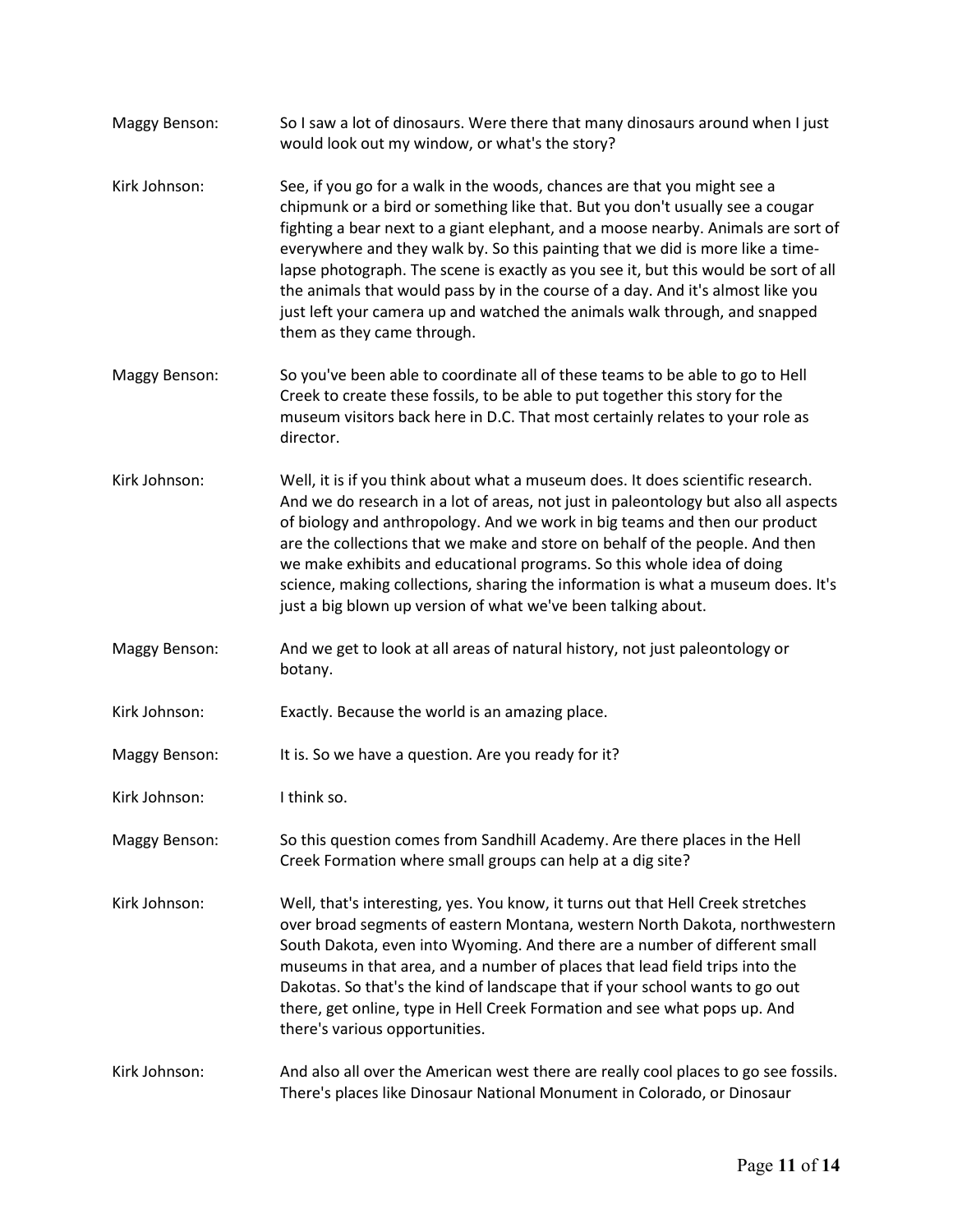Provincial Park in Alberta. There are lots of places where fossils have been found and are on display, and people can go and participate in various aspects of the digging. And I'll tell you what, it's fun.

- Maggy Benson: I want to go.
- Kirk Johnson: Well, we can arrange that.
- Maggy Benson: All right, this question comes from George. George wants to know how did you become a museum director?
- Kirk Johnson: You know, the thing is that I started hanging out in museums when I was a kid. And I think I first met my first museum curator when I was 12, and I just showed up and started volunteering and saying "What can I do to help out here?" And after a while I was like, "This is a cool place. There's really interesting people, there's interesting stuff. People come here, people feel really good in museums." And so I met a guy who was a museum director. I said, "I want to be like that guy. One day I want to be like that guy."
- Maggy Benson: So you always wanted to be a museum director.
- Kirk Johnson: Strangely enough, that is true.
- Maggy Benson: So now you're in your dream job.
- Kirk Johnson: I am.
- Maggy Benson: So it sounds like we should be volunteering at dig sites and going to our local museums to learn more about this kind of-
- Kirk Johnson: It's a good place to start, that's for sure.
- Maggy Benson: And this one comes from Brian. Is this the biggest extinction there's ever been on Earth?
- Kirk Johnson: So that's a really good question, Brian. There have been a number of mass extinctions on Earth and this is probably the second largest, although there's some people that argue it's the largest. The one that is a contender is the one that happened 252 million years ago called the Permian-Triassic extinction. There are other ones as well. So one of the big questions we ask ourselves regularly as scientists is what causes mass extinctions? Maybe the Cretaceous-Tertiary one was caused by an asteroid, but did asteroids cause them all or were there other reasons? So it's a really good series of questions.
- Maggy Benson: Great. So this question comes from Susie. Susie says if everything on earth was killed by the asteroid, how did the Earth get repopulated and why didn't dinosaurs repopulate?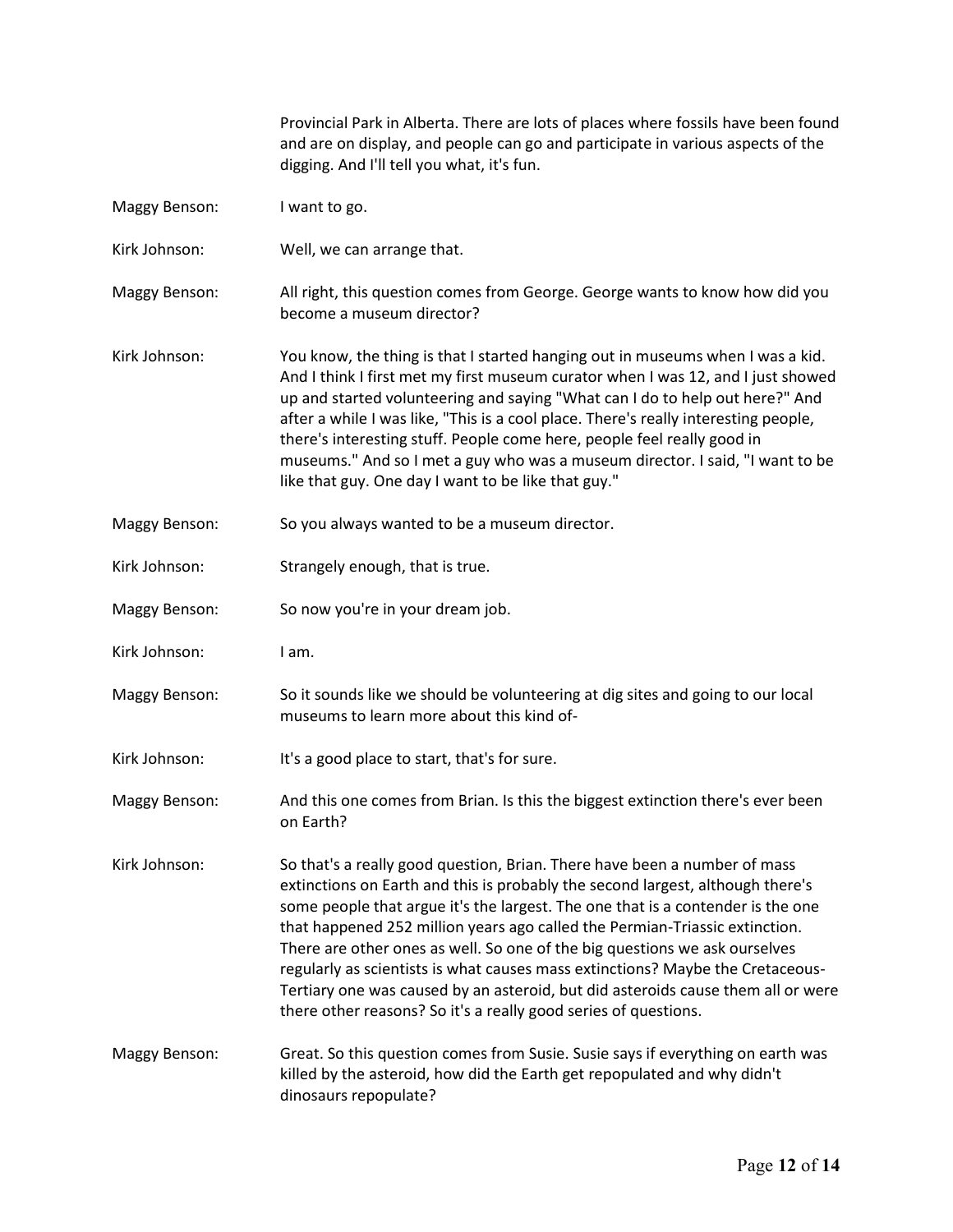| Kirk Johnson:        | So, Susie, it's a good point. And the fact is that not everything did get killed. In<br>fact, there's two kinds of killing. There's the killing of individual animals and<br>plants. And if you kill every single animal or plant in a species, you cause that<br>species to go extinct. And we had a lot of species extinction and a lot of mass<br>death, but the fact is that lots of individuals did survive and, as a result, certain<br>species didn't go extinct.                                                                                                                                                                                                                                                                                    |
|----------------------|-------------------------------------------------------------------------------------------------------------------------------------------------------------------------------------------------------------------------------------------------------------------------------------------------------------------------------------------------------------------------------------------------------------------------------------------------------------------------------------------------------------------------------------------------------------------------------------------------------------------------------------------------------------------------------------------------------------------------------------------------------------|
| Kirk Johnson:        | And it's those species, the survivors, that lived on to populate the world. And<br>everything that lives on the planet today is a descendant of one of those<br>survivors. So we've got at our table things like turtles, crocodiles, birds,<br>mammals. And you're listening to a couple of mammals here to tell you this<br>story.                                                                                                                                                                                                                                                                                                                                                                                                                        |
| Maggy Benson:        | So we have another question. This one comes from Taylor and I think Taylor is a<br>Jurassic Park fan, which I'm sure there are many of them out there. Is it possible<br>to bring back dinosaurs using DNA that's possibly trapped in amber or some<br>other kind of fossil?                                                                                                                                                                                                                                                                                                                                                                                                                                                                                |
| Kirk Johnson:        | Well, like everybody else I loved the concept of Jurassic Park. The idea that you<br>could actually bring back live dinosaurs. And at the time Jurassic Park first came<br>out, we didn't really know what was possible with DNA or even if there was real<br>dinosaur DNA. And right now we have not been able to actually find any good<br>dinosaur DNA. It looks like DNA does fossilize, but the fossils that have DNA<br>don't go back much further than a couple of hundred thousand years. And<br>dinosaurs are 66 million years. And DNA is kind of a delicate molecule, and it<br>kind of breaks apart over time and with acidic conditions and being exposed to<br>oxygen. So I'm not optimistic that we'll get dinosaurs back from dinosaur DNA. |
| Maggy Benson:        | So Mary has a question about your experience with fossils. How old were you<br>when you found your first fossil, and what was it?                                                                                                                                                                                                                                                                                                                                                                                                                                                                                                                                                                                                                           |
| Kirk Johnson:        | Ah, yes. I found my first fossil on a family picnic in Casper, Wyoming, when I was<br>about five years old. And I walked over to this rock, and there was a little tiny<br>fossil brachiopod. I thought it was a fossil of a rattlesnake's rattle, 'cause I was<br>really interested in rattlesnakes too. It was just a little brachiopod.                                                                                                                                                                                                                                                                                                                                                                                                                  |
| Kirk Johnson:        | But then the next time we went for a hike I kept looking and I found another<br>fossil. And once I found two I realized that you can find these things, and it's<br>pretty cool because if you're a kid and you have the superpower of finding<br>things, then you go crazy. And I went to the library, I went to the museums and I<br>learned how to find more fossils. And every time I'd go out anywhere I'd find<br>fossils. And pretty soon I was that kid that could find fossils.                                                                                                                                                                                                                                                                    |
| <b>Maggy Benson:</b> | Very cool. So I guess you didn't need any special training and you could still find<br>'em?                                                                                                                                                                                                                                                                                                                                                                                                                                                                                                                                                                                                                                                                 |
| Kirk Johnson:        | Yeah, you're close to the ground.                                                                                                                                                                                                                                                                                                                                                                                                                                                                                                                                                                                                                                                                                                                           |